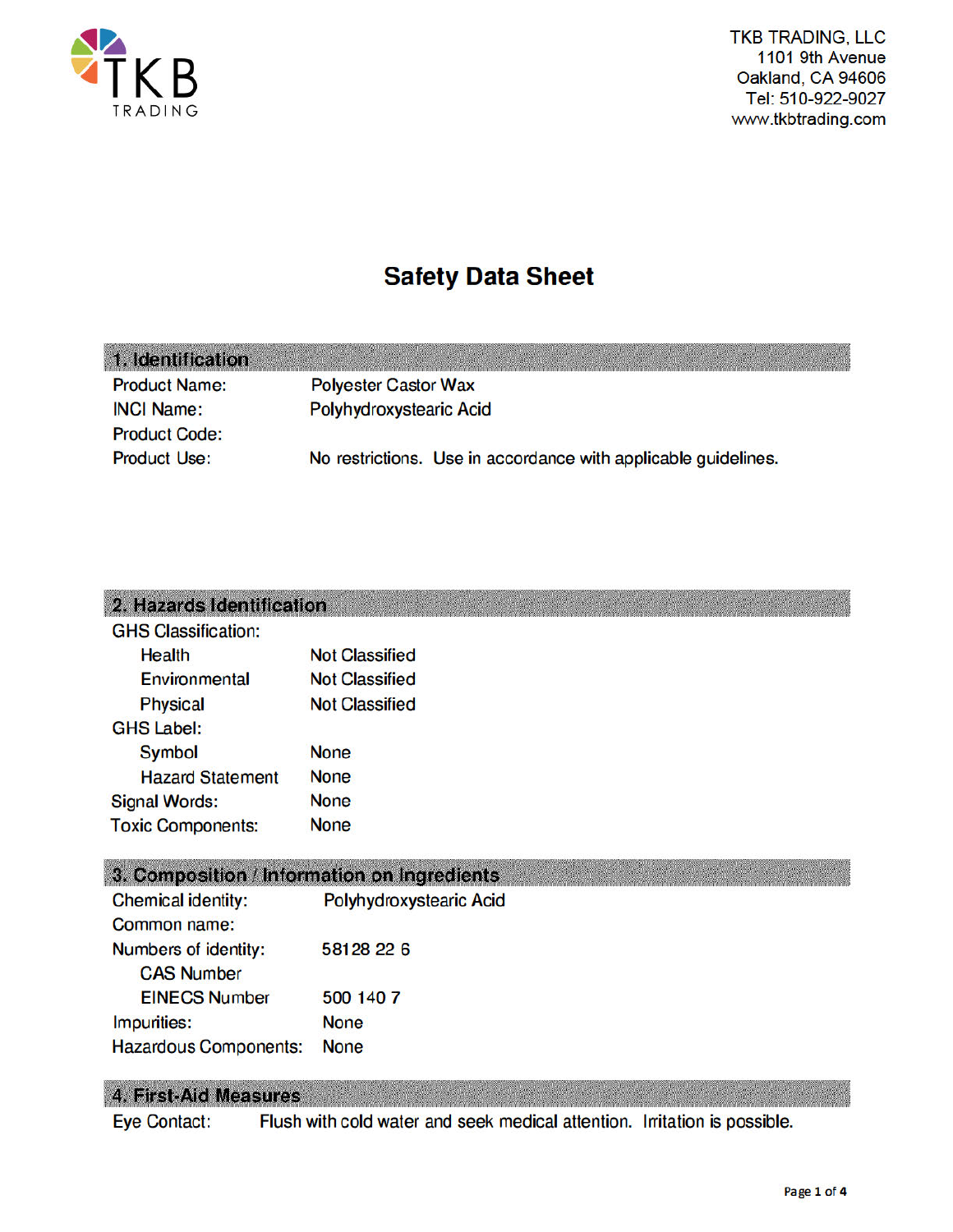|               | Burns can occur if product is molten.                                                                                                                                                                                           |
|---------------|---------------------------------------------------------------------------------------------------------------------------------------------------------------------------------------------------------------------------------|
| Skin Contact: | Flush with cold water and seek medical attention. Do not remove clothing or<br>peel solidified product off the skin. This product is not absorbed by the skin.<br>Irritation is possible. Burns can occur if product is molten. |
| Inhalation:   | Avoid vapors from (over)heated product. Remove to fresh air. Consult a<br>physician. Irritation is possible.                                                                                                                    |
| Ingestion:    | This is a non toxic product. Consult a physician. Irritation is possible.                                                                                                                                                       |

## 5. Fire Fighting Measures

| Suitable Extinguishing Media:    | Foam, powder, water spray, Carbon Dioxide. Do not use a<br>heavy water stream.                                          |
|----------------------------------|-------------------------------------------------------------------------------------------------------------------------|
| <b>Fire Fighting Procedures:</b> | Wear self contained breathing apparatus, rubber boots, and<br>thick rubber gloves. Protect containers with water spray. |
| <b>Combustion Products:</b>      | Thermal decomposition generates carbon oxides and irritating<br>volatile organic compounds.                             |

| <b>6. Accidental Release Measures</b> |                                                                 |
|---------------------------------------|-----------------------------------------------------------------|
| <b>Personal Precautions:</b>          | Refer to Section 8.                                             |
| <b>Environmental Precautions:</b>     | Prevent entry to sewers and public waters (prevent clogging).   |
| Methods and Material for              | Allow product to solidify if molten. Remove solidified product. |
| Containment and Cleaning Up:          | This product is not a hazardous waste.                          |

## 7. Handling and Storage

| Handling: | Use with caution around heat, sparks, static electricity and open flame.                                                            |
|-----------|-------------------------------------------------------------------------------------------------------------------------------------|
| Storage:  | Store in a cool, dry well ventilated storage area away from direct sunlight. Do<br>not store near oxidizing agents or strong acids. |

## 8. Exposure Controls / Personal Protection

| Exposure Limits:               | <b>Not Classified</b>                 |
|--------------------------------|---------------------------------------|
| Ventilation:                   | Ensure there is adequate ventilation. |
| Eye Protection:                | Splash goggles or face shield         |
| <b>Skin Protection:</b>        | Gloves, apron or lab coat             |
| <b>Respiratory Protection:</b> | Normally not needed.                  |

## 9. Physical and Chemical Properties

| Appearance                                   | Light tan to brown    |
|----------------------------------------------|-----------------------|
| Odor                                         | Characteristic of wax |
| Odor Threshold                               | Not determined        |
| pH                                           | Not applicable        |
| <b>Melting Point</b>                         | 50 70 <sup>°</sup> C  |
| <b>Boiling Point</b>                         | Not determined        |
| <b>Flash Point</b>                           | Not determined        |
| <b>Evaporation Rate</b>                      | Not applicable        |
| Flammability (solid, gas)                    | Not classified        |
| Upper/Lower Flammability or Explosive Limits | Not classified        |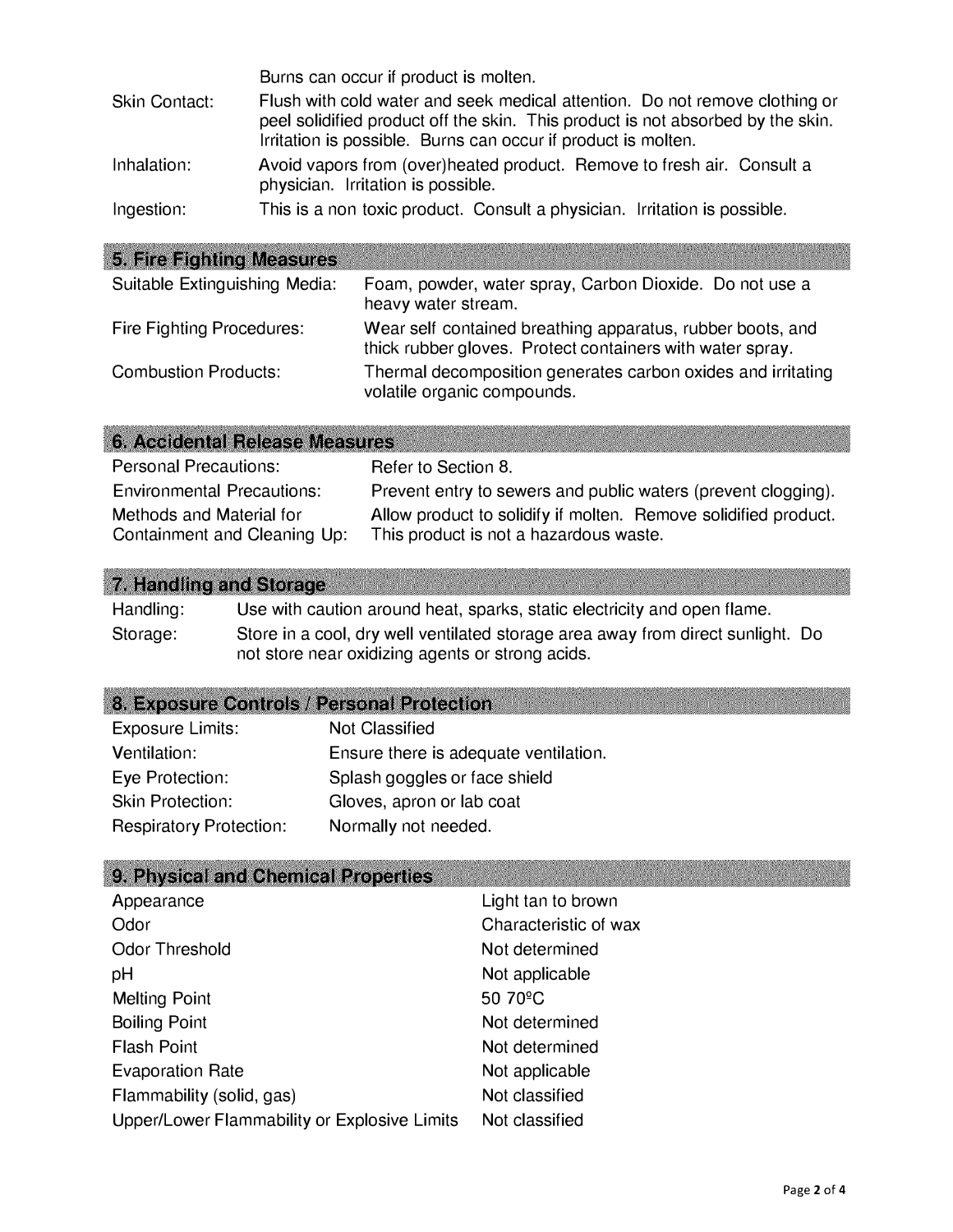| Vapor Pressure                          | Not applicable    |
|-----------------------------------------|-------------------|
| <b>Vapor Density</b>                    | Not applicable    |
| Density @ $20^{\circ}$ C (g/mL)         | Not determined    |
| Solubility                              | Not water soluble |
| Partition Coefficient (n octanol/water) | Not applicable    |
| <b>Auto Ignition Temperature</b>        | Not determined    |
| <b>Decomposition Temperature</b>        | Not determined    |
| <b>Viscosity</b>                        | Not determined    |

#### 10. Stability and Reactivity

| Reactivity:                | This product is not reactive under the conditions listed in Section 7.                               |
|----------------------------|------------------------------------------------------------------------------------------------------|
| <b>Chemical Stability:</b> | This product is stable under the conditions listed in Section 7.                                     |
| Hazardous Reactions:       | No available data                                                                                    |
| Conditions to avoid:       | Oxidizing agents, strong acids, direct sunlight, heat, sparks, static<br>electricity and open flame. |
| Incompatibility:           | No available data                                                                                    |
| Decomposition Products:    | Refer to Section 5.                                                                                  |

#### 11. Toxicological Information

| <b>Acute Toxicity:</b>       |                |
|------------------------------|----------------|
| <b>Oral Toxicity</b>         | Not classified |
| <b>Dermal Toxicity</b>       | Not classified |
| <b>Inhalation Toxicity</b>   | Not classified |
| Eye Irritation               | Not classified |
| Dermal Irritation            | Not classified |
| Subchronic/Chronic Toxicity: |                |
| Dermal Sensitization         | Not classified |
| OSHA                         | Not hazardous  |
| Proposition 65               | Not listed     |
|                              |                |

#### 12. Ecological Information

| Persistence and Degradability: | Biologically degradable without harmful residues. |
|--------------------------------|---------------------------------------------------|
| Bio Accumulative Potential:    | No available data                                 |
| Mobility:                      | No available data                                 |
| <b>Aquatic Toxicity:</b>       | Not toxic for the aquatic environment.            |

#### 13. Disposal Considerations

Dispose of in accordance with local / national regulations. This product is not a dangerous waste material. Do not pour into drains or waterways.

#### **14. Transportation Information**

U.S. Department of Transportation (DOT): Not classified as Hazardous for Transport International Maritime Organization (IMDG): Not classified as Hazardous for Transport

General Information: Not classified as Hazardous for Transport